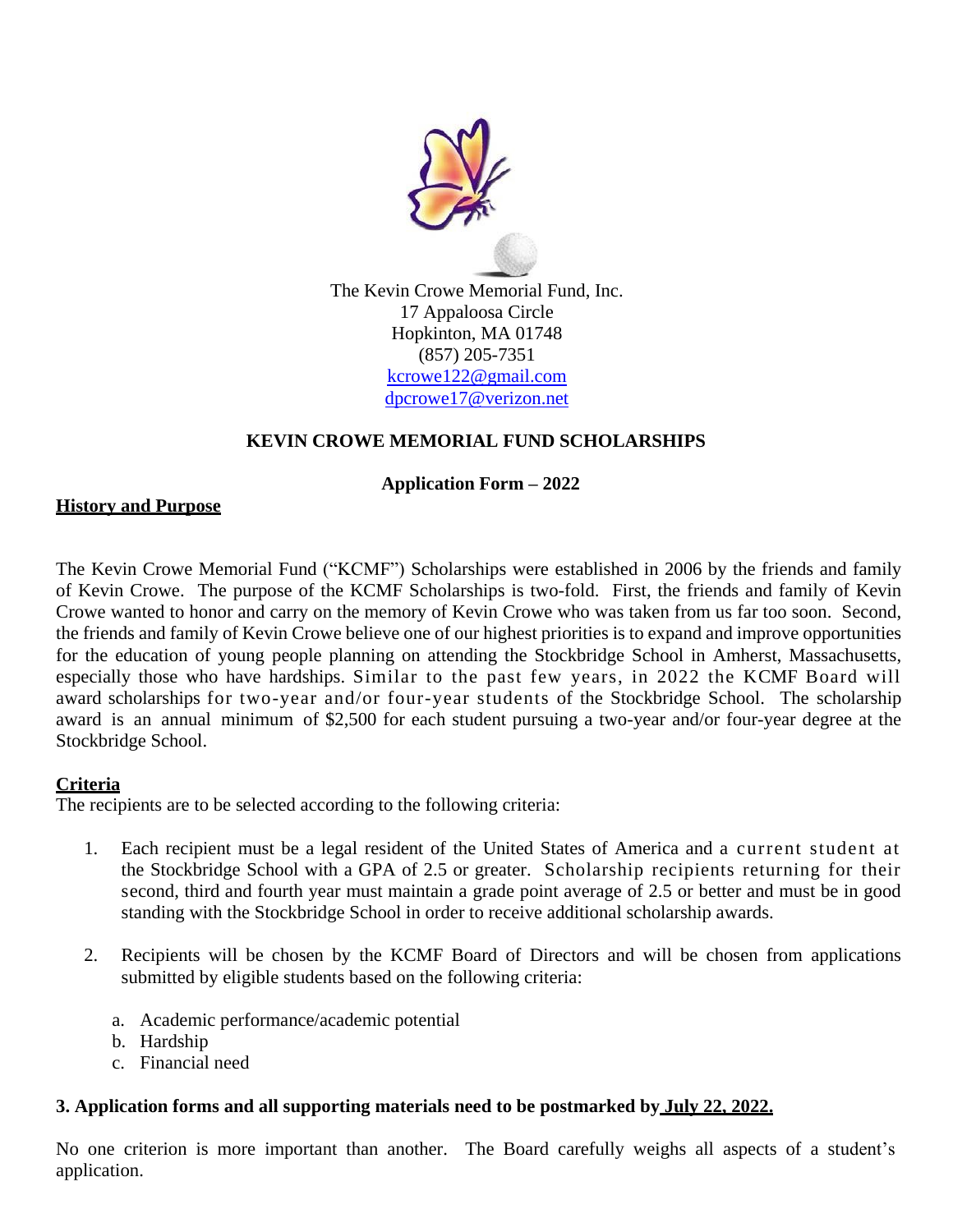#### **APPLICATION INSTRUCTIONS**

PLEASE KEEP THIS COVER SHEET and use it as a checklist to be sure you send all required materials.

Application packets must include the following:

- **Completed application form.**
- $\dot{\tau}$  A personal essay that tells us something about a hardship you have overcome in your life. The essay should be **limited to two pages.**
- **<sup>A</sup> copy of your financial aid award summary**

| Applications need to be emailed to $dpcrowel7@verizon.net$ or |  |  |  |
|---------------------------------------------------------------|--|--|--|
| postmarked by July 22, 2022. Mail to:                         |  |  |  |
| Kevin Crowe Memorial Fund, Inc.                               |  |  |  |
| 17 Appaloosa Circle                                           |  |  |  |
| Hopkinton, MA 01748                                           |  |  |  |

If you have any questions, please call us at (857) 205-7351 or e-mail [kcrowe122@gmail.com](mailto:kcrowe122@gmail.com)

# **ALL INFORMATION PROVIDED TO THE KEVIN CROWE MEMORIAL FUND, INC. WILL BE KEPT CONFIDENTIAL**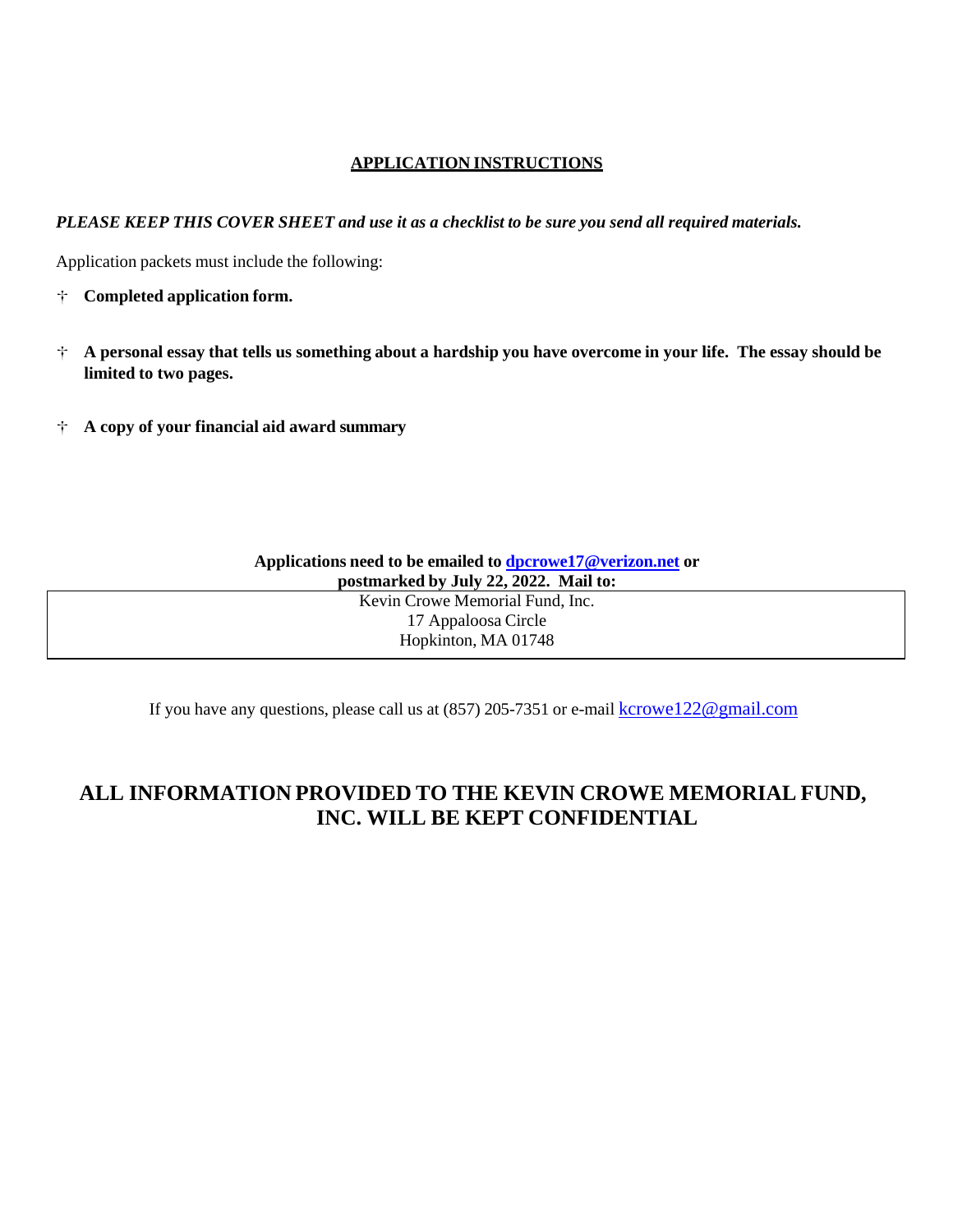### **KEVIN CROWE MEMORIAL FUND SCHOLARSHIP APPLICATION FORM**

| Name:          |                                                                                                                      |       |                 |                     |
|----------------|----------------------------------------------------------------------------------------------------------------------|-------|-----------------|---------------------|
|                | Last                                                                                                                 | First | Middle          | Prefer to be called |
| Date of Birth: | <u> 1990 - Jan Jawa Barat, pre</u>                                                                                   |       | Place of Birth: |                     |
| Home address:  | <u> 1980 - Jan Barbara Barbara, prima popular popular popular popular popular popular popular popular popular po</u> |       |                 | $\chi$ ip:          |
|                | Home Phone:                                                                                                          |       | E-mail:         |                     |

### **HIGH SCHOOL**:

### **PARENT/GUARDIAN INFORMATION**

| Name:                                  |                                                                                                                                                       |                                                                                                                                                       |
|----------------------------------------|-------------------------------------------------------------------------------------------------------------------------------------------------------|-------------------------------------------------------------------------------------------------------------------------------------------------------|
| Occupation/Title:                      |                                                                                                                                                       |                                                                                                                                                       |
| Employer:                              |                                                                                                                                                       |                                                                                                                                                       |
| Highest education<br><b>COMPLETED:</b> | Less than high school<br>High school diploma or GED<br>Associates degree/Some college<br>Bachelors degree<br>Graduate degree, Masters, PhD<br>Unknown | Less than high school<br>High school diploma or GED<br>Associates degree/Some college<br>Bachelors degree<br>Graduate degree, Masters, PhD<br>Unknown |

Major area(s) of study: \_\_\_\_\_\_\_\_\_\_\_\_\_\_\_ 2-Year Program or 4 Year Program \_\_\_\_\_\_\_\_\_\_\_\_\_\_\_\_\_\_\_\_\_\_\_\_\_\_

Do you live: \_\_\_ on campus \_\_\_ off-campus apartment \_\_ at home

#### List your **School Activities** (in order of interest to you):

| Description | Years of<br>participation                                       | List any leadership<br>positions or awards: |
|-------------|-----------------------------------------------------------------|---------------------------------------------|
|             | $\dagger$ Fresh. $\dagger$ Soph.<br>$\dagger$ Jr. $\dagger$ Sr. |                                             |
|             | $\dagger$ Fresh. $\dagger$ Soph.<br>$\dagger$ Jr. $\dagger$ Sr. |                                             |
|             | $\dagger$ Fresh. $\dagger$ Soph.<br>$\dagger$ Jr. $\dagger$ Sr. |                                             |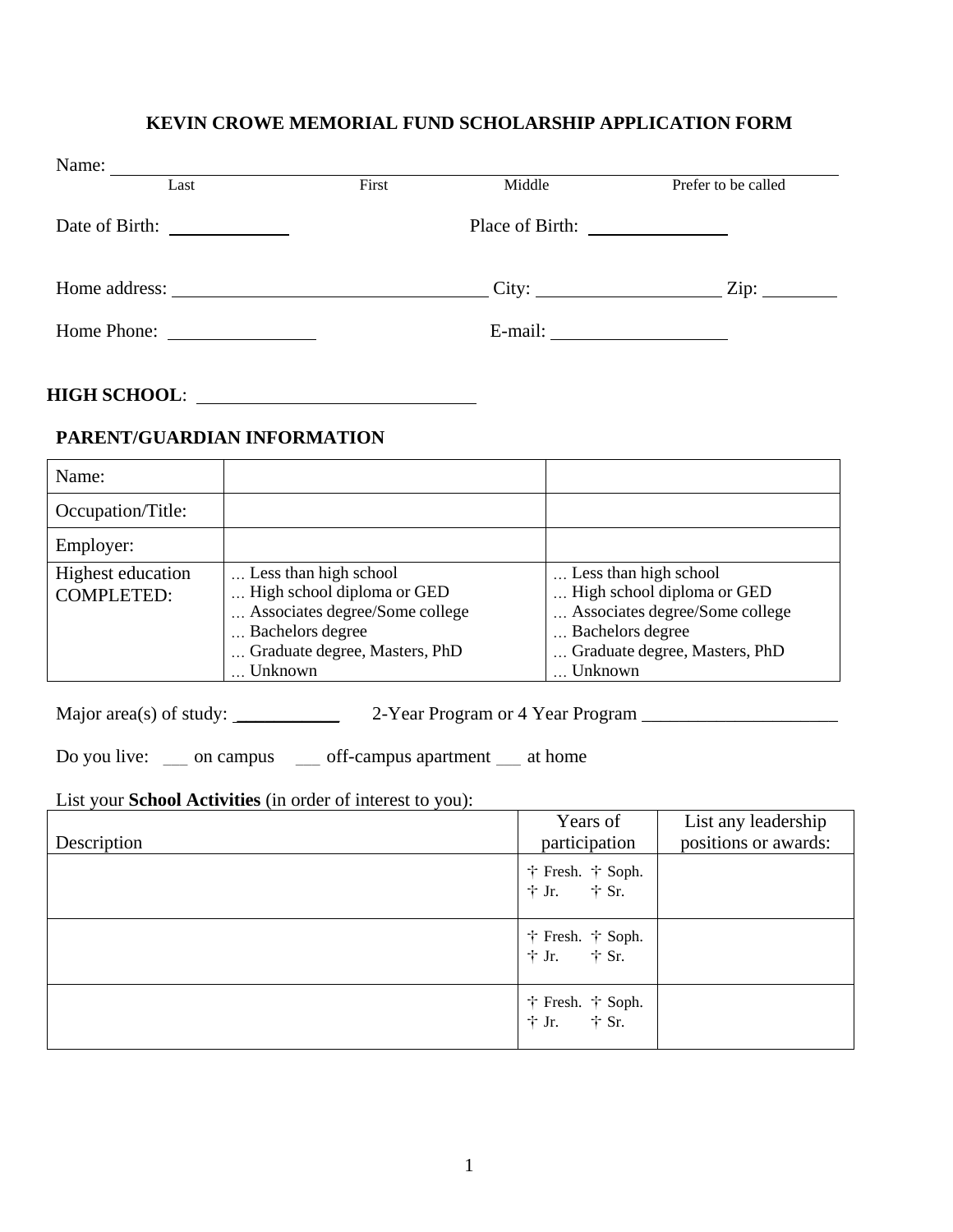### **Employment History**:

|                 | Dates of   | <b>Total</b> # of hours worked |
|-----------------|------------|--------------------------------|
| Job description | employment | in a typical week              |
|                 |            |                                |
|                 |            |                                |
|                 |            | School year:                   |
|                 |            |                                |
|                 |            |                                |
|                 |            |                                |
|                 |            | Summers:                       |
|                 |            |                                |
|                 |            |                                |
|                 |            |                                |

### **Financial Information**

Please fill out this section entirely and send in copies of your financial aid award notice.

- 1. Household Income. We do not need a copy of the tax return.
- 2. Number of household members who will be in college in 2022.
- 3. Expected Family Contribution (EFC) from your Student Aid Report. .

### **Academic Information**

Please fill out this section entirely and send in a copy of your most recent high school transcript.

- 1. Class Rank- Number in class **Your standing Please check here if your school does** not rank \_\_\_\_\_\_
- 2. GPA . Please check here if your school does not calculate GPAs ...............
- 3. Please list any advanced placement or honors courses you have taken if applicable